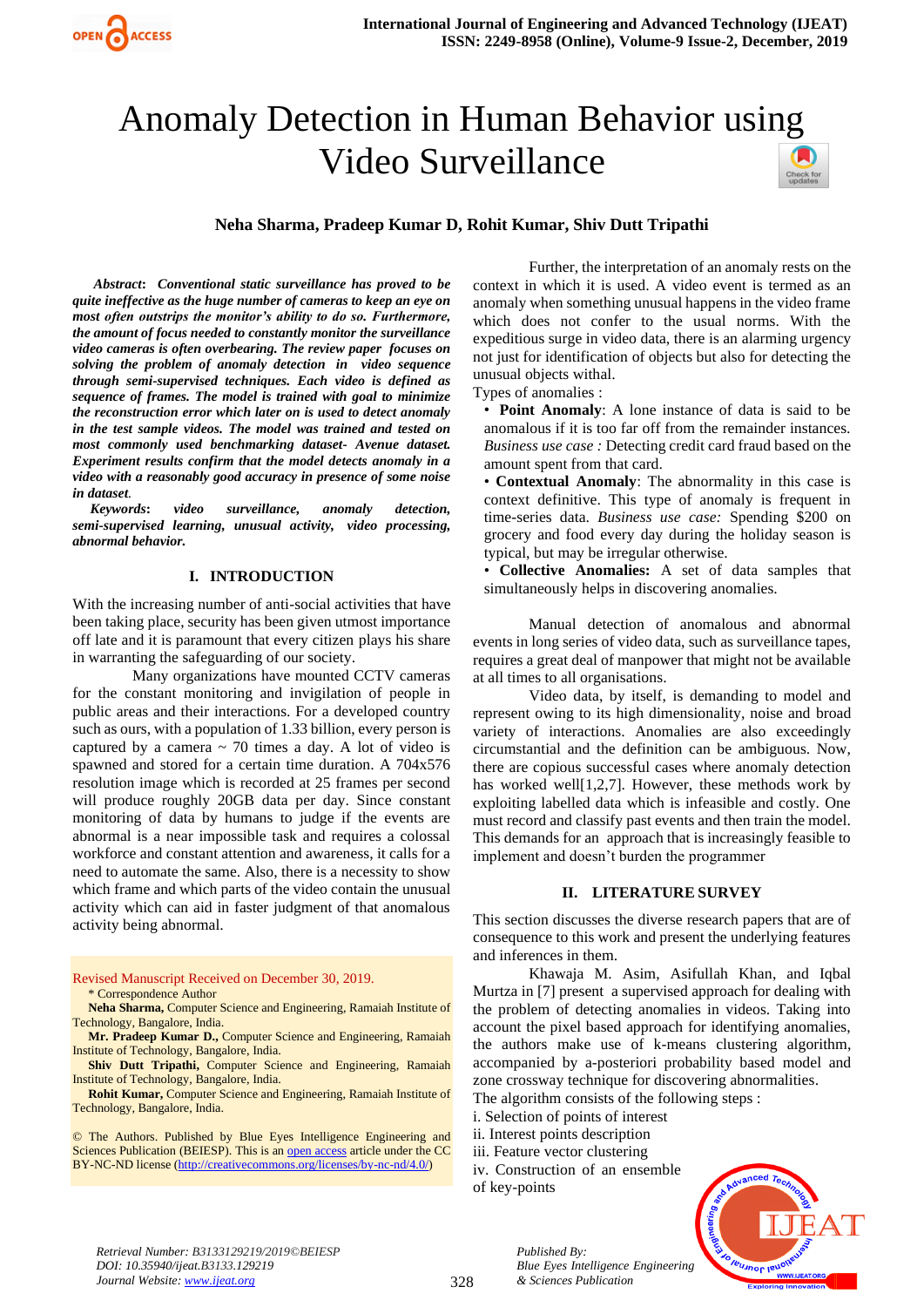v. Model training and subsequent testing for accuracy vi. Region junction

The technique regards ordinary events as the ones having much greater probabilities of occurrence. Thickly sampled points are delivered to a probabilistic model through the k-means clustering to attain the probabilities of episodes.

The k-means bundling technique is used to quantize the vectors, and is one of the most prevalent methods for cluster analysis. The algorithms dispenses n sample points in the feature space, randomly selects k points as cluster means, and then allocates every observation to the closest mean. The means of each cluster are updated iteratively.

Let there be n given observations,  $[x1, x2, \ldots, xn]$ , wherein each xi depicts an observation which is a d-dimensional vector. The clustering algorithm partitions the n observation into a user-defined "k" number of clusters where  $k\leq n$ . Mathematical representation of the algorithm is shown in equation 1.

$$
\arg_{s} \min \sum_{i=1}^{k} \sum_{x_{j} \in s_{i}} ||x_{j} - \mu_{i}||^{2}
$$
\n(1)

A threshold value is applied for differentiating the anomalous events from ordinary ones. The ultimate results of abnormal event detection which are attained from multiple scales are put together using region assimilation. An amalgamation of the outcomes of multi scale unusual event discovery using zone assimilation helps reduce false positive vigorously. The method is tested on the standard UCSD dataset, detecting anomalies with great success.

Chong and Tay in [1] talk about the most common feature for anomaly detection- video feature representation. Ample research has been done in finding the skillful anomaly detection but finding anomaly in videos is still an open challenge.This is because of large variations of its environment, human continual movement, high space-time complexity and the complex dimensionality of video data. The author also mentions that it is awfully difficult for any anomaly detectors to go with the supervised approach because one will have to train the model for every possible situations and the model will have incredible intricacies. Therefore,the author suggests that the semi-supervised approach could help in learning of the video data.

The author also discusses some semi supervised algorithms and optical flow-based descriptor in contrast to trajectory extraction which requires identifying and tracking of objects, while optical flow methods do not depend upon any such preconditions.

In [2], Sabokrou and Fathy discuss another novel approach for anomaly detection. The authors' proposed method can detect real-time anomalies in crowded scenes. Their work treats a video as a collection of cubic blotches which are outlined using certain descriptors. Gaussian classifiers, which are extremely simple are used to demarcate the abnormal and normal events.

The algorithm commences with the creation of a sequence of frames from captured video and the classification of frames as local and global patches using Gaussian distributions after which the final decision is made regarding the nature of those frames.

In [3], B. Ravi Kiran and Ranjit Parakkal talk about a semi-supervised approach to detecting aberrations in videos.

Semi-supervised learning is a sphere of machine learning which capitalizes on unlabeled data alongside a small measure of labeled data. It is a blend of supervised and unsupervised learning approaches. Research has shown that a large amount of unlabeled data, when used with a small fraction of labeled data for training, can produce great improvements in the learning accuracies of machine learning models.

The procurement of labeled data for learning problems usually requires a skilled person or an experiment to determine the class labels associated with the instances. The cost linked with the labeling process may thus render a thoroughly labeled training set unattainable. In contrast, the acquisition of unlabeled data is comparably inexpensive. In such situations, a semi-supervised learning can prove to be of great practical significance.

The authors first review the deep convolutional architectures for representation of features along with the generative and predictive models for the task of detecting unusual patterns in the video footages. For representing an unusual activity, the authors make use of an "anomaly-mask" that highlights a suspicious activity in the given frame.

For reconstruction modeling, the paper discusses several dimensionality reduction techniques including :

**Principal Component Analysis(PCA)** : PCA finds the most important dimensions from a vast set of dimensions that are most useful for our model. It determines the dimensions where there is maximum variance indicating the most important feature for our model, which allows us to drop the redundant ones.

Taking X as the input matrix having a non-zero mean, we find orthogonal projections that disassociate features in the training data using equation 2:

$$
\min_{W^T W = I} \|X - (XW)W^T\|_F^2 = \|X - \hat{X}\|_F^2
$$
\n<sup>(2)</sup>

Here, WTW=I represents an orthogonal reconstruction of input matrix X, and the projection XW represents a vector in lower dimensional space. This reduction in dimensionality captures the anomalous behavior in the samples, since they are not that well reassembled. The Mahalanobis distance between the reconstruction and the original input gives the anomaly score.

**Autoencoders** : An auto-encoder is an artificial neural network which is used to study effective data coding in unsupervised fashion. They achieve to learn a portrayal of a hotchpotch of data for dimensionality contraction by training the model to discount useless or unnecessary data, often termed as noise. Now, along with the reduction lateral, a reconstruction lateral is also learnt, wherein the auto-encoder generates a representation closing resembling the original input from the reduced input which is devoid of irrelevant features or dimensions.

These reconstruction based predictive and generative models erect representations to reduce the errors in reconstruction in learning models.



*Retrieval Number: B3133129219/2019©BEIESP DOI: 10.35940/ijeat.B3133.129219 Journal Website[: www.ijeat.org](http://www.ijeat.org/)*

*Published By:*

*& Sciences Publication*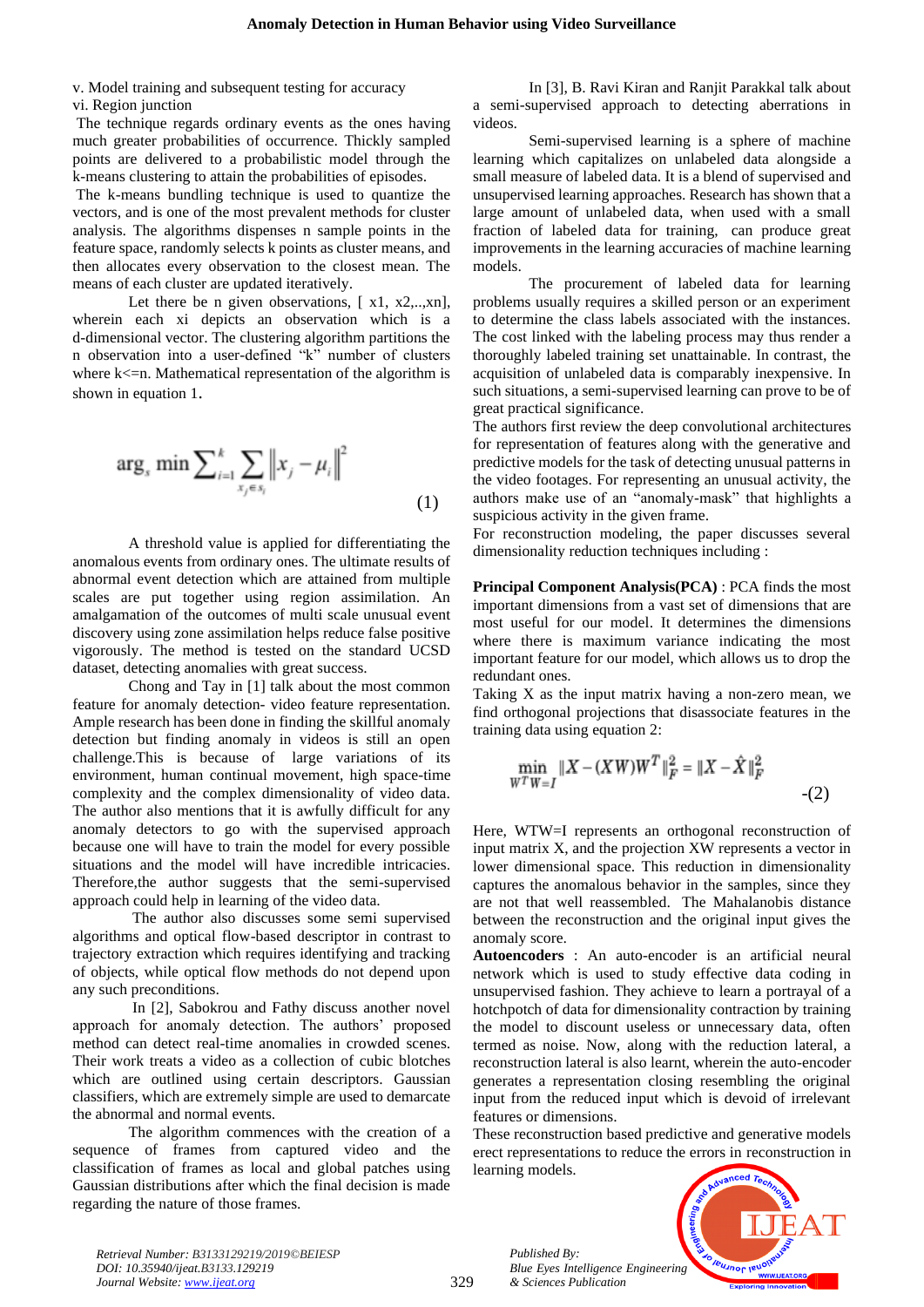

## **III. PROBLEM FORMULATION**

The following section discusses the problem of detecting unusual activities in frames effectively. The semi-supervised approach is the one that best suits our case. Even though supervised learning methods are the standard, and provide considerably good results, they are just not feasible for large datasets. A camera generates hundreds of gigabytes of video per day, and this video needs to be processed prior to the application of machine learning algorithms. The training dataset requires labelling, and this renders the task extremely time consuming and almost impractical. This leads us towards the unsupervised learning approach, but this method does not provide great results. So we finally stumble upon a hybrid method that takes the best of both worlds and provides the accuracy of supervised models, and the ease of practicality of the unsupervised ones.

#### *A. An Illustrative example*

The datasets considered in this work are listed as follows :

- The UCSD dataset [4] consists of videos of people walking on pavements and footpaths where the occurrence of motor vehicles even a bicycle correspond to anomalous events taking place.
- Strolling of humans in unusual locations also amounts to an anomalous activity taking place.
- In Avenue Dataset<sup>[5]</sup>, anomalies correlate to odd activities - a person propelling an object in the air, like papers or a bag.
- In Subway dataset, people moving in the incorrect direction are taken as anomalies.
- In recent times, LV dataset has been used in a simulated environment for the laborious task of detecting suspicious acts in real time streaming videos.

Fig. 1 depicts the working of the desired anomaly detection model on two datasets : UCSD and Avenue. In UCSD, since the presence of vehicles such a cycles or cars, or even people who are not on foot is considered as an anomaly, we see that the man cycling on the pavement in row one and the skateboarder in the row two are identified as doing something abnormal.



**Fig 1. UCSD dataset ( top two rows) , portrays the appearance of a cyclist or a skate-boarder on the pavement as an unusual activity. In the Avenue dataset(bottom row), the throwing of papers into the air by a person accounts for an anomaly.**

The third row depicts the Avenue dataset wherein the propelling of an object in the air is identified as an anomalous event taking place. Since the person in the frame is throwing

a bunch of papers, this act is identified by the model as an anomaly.

#### **IV. METHODOLOGY**

The method used finds its basis on the difference between the older bunch of frames and the most recent ones to detect anomaly in the given video. The model is first trained on the normal videos (without any abnormal activities) with the goal in mind to diminish the reconstruction error betwixt the input - output video sequences constructed by the trained model with the help of an autoencoder. Once the model is compliant, reconstruction error for anomalous events far exceeds that of the normal ones. By setting up a threshold value on the produced error, the model is able to detect abnormality in the scene.

## Steps involved:

*A. Data Preprocessing:*

In this, the first step is to convert the input video into frames and then resize it to 227x227. Next, each frame is normalized by scaling the pixel value between 0 and 1, post which the images are transformed to grey scale for reduction in dimensionality. We then clip out negative values if any and finally store them in numpy array for further processes.

## *B. Feature Studying:*

Feature Learning relates to intuitively discovering the depictions that are required for detecting features and classifications from unprocessed data. convolutional spatio-temporal auto-encoder[8] is used for learning frequently occurring patterns in the training videos. The architecture comprises two parts – the dimensional decoder and the encoder as depicted in Fig 2.



**Fig 1.The output is a reconstruction of the input frame of length T. The dimension is reduced as we go from input and we get back the output with reconstruction value that we tend to decrease in case of training the model using backpropagation algorithm**

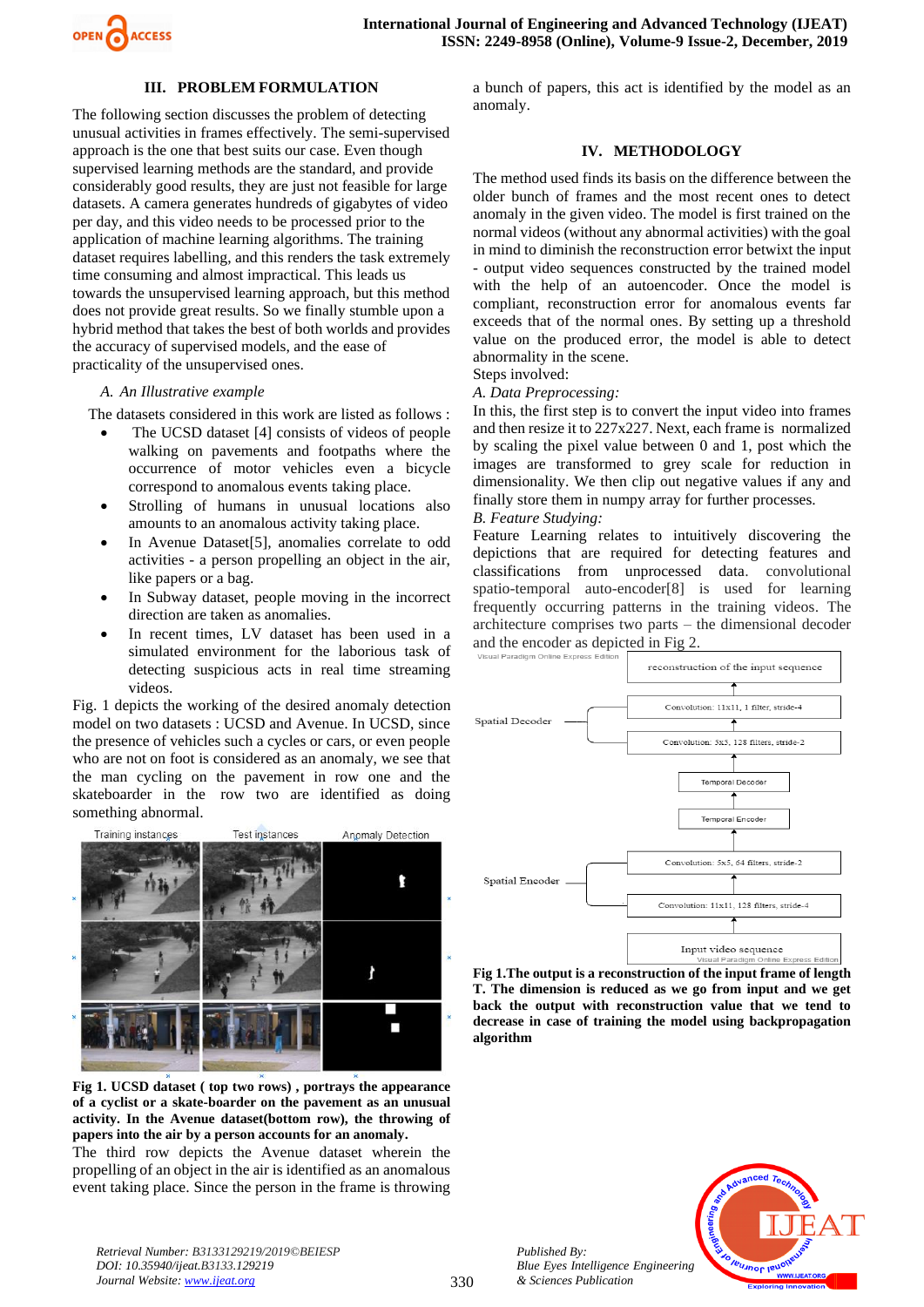

## **Fig 2:The zoomed-in architecture of temporal encoder-decoder which comprises of 3 ConvLSTM layers at time t.**

*C. Evaluation Metric:*

To evaluate the performance of the model we feed in the test data comprising of unseen video footage and analyze if the model detects any anomaly, making sure that false alarm rate is low. Through measuring the distance ( Euclidean) amidst the input and reconstructed frames, the model flags the video as Anomalous or not depending upon the threshold value that is set during the testing period.

## **V. EXPERIMENT**

## *A. Dataset:*

The training phase makes use of a most commonly used dataset for benchmarking : the Avenue dataset [7] subsisting 16 and 21 training and testing clips respectively. The extent of each clip is bounded by a minute or two.

Anomalous events in the video clips are the ones where we can find people running haphazardly or carrying out any activity that does not conform to the general rules of walking, where normalcy is described by simply strolling down the street or climbing a flight of stairs. Actions such as throwing objects in the air or a run-in are defined to be suspicious.

Predicaments to the dataset include an unstable camera or the presence of sparse outliers.

## *B. Model Parameters:*

The model was trained by curtailing the restoration error of input volumes. We make use of Adam optimizer to set the learning rate impromptu depending on the model. Mini-batches of size 64 and the model was trained for 30 epochs. The spatial or dimensional encoder – decoder made use of an activation function based on hyperbolic tangents.

## *C. Environment and API's used:*

Anaconda was used as the developing environment. Major APIs used in the experiment - numpy, keras, tensorflow, scipy.

The data was trained on a GTX 1050 GPU for 30 epochs. Each epoch took an ETA of 30 min approximately. Sequential model from Keras API was used to train and test on the Avenue dataset. The model detected anomaly from an anomalous video successfully with an accuracy of 0.77.

**VI. RESULT**

## **VII. CONCLUSION**

This research paper applies the deep learning approach of machine learning to tackle the problem of detecting and analysing abnormalities in video data. Convolutional LSTM and dimensional factor picker were utilised for solving the problem. The Convolutional LSTM is best suited for the above mentioned issue because its structure is inherently convolutional and thus helps in dealing with irregularities in the data. For the experiment, Keras' predefined layers were used. A thorough model was built by extracting dimensional features of the data and training it on several instances. Although the model detects anomalies from the benchmark dataset, real world scenarios could be more complex and thus there are chances of false alarm. Future work could be done on reducing the false alarm in case of complex environment.

## **REFERENCES**

- 1. Chong, Yong Shean, and Yong Haur Tay. "Modeling representation of videos for anomaly detection using deep learning: A review." arXiv preprint arXiv:1505.00523 (2015).W.-K. Chen, *Linear Networks and Systems* (Book style)*.* Belmont, CA: Wadsworth, 1993, pp. 123–135.
- 2. Sabokrou, Mohammad, Mahmood Fathy, Mojtaba Hoseini, and Reinhard Klette. "Real-time anomaly detection and localization in crowded scenes." In Proceedings of the IEEE conference on computer vision and pattern recognition workshops, pp. 56-62. 2015.B. Smith, "An approach to graphs of linear forms (Unpublished work style)," unpublished.
- 3. Kiran, B., Dilip Thomas, and Ranjith Parakkal. "An overview of deep learning based methods for unsupervised and semi-supervised anomaly detection in videos." *Journal of Imaging*4, no. 2 (2018): 36.
- 4. Mahadevan, Vijay, Weixin Li, Viral Bhalodia, and Nuno Vasconcelos. "Anomaly detection in crowded scenes." In *2010 IEEE Computer Society Conference on Computer Vision and Pattern Recognition*, pp. 1975-1981. IEEE, 2010. Y. Yorozu, M. Hirano, K. Oka, and Y. Tagawa, "Electron spectroscopy studies on magneto-optical media and plastic substrate interfaces(Translation Journals style)," IEEE Transl. J. *Magn.Jpn.*, vol. 2, Aug. 1987, pp. 740–741 [*Dig. 9th Annu. Conf. Magnetics* Japan, 1982, p. 301].
- 5. Lu, Cewu, Jianping Shi, and Jiaya Jia. "Abnormal event detection at 150 fps in matlab." In *Proceedings of the IEEE international conference on computer vision*, pp. 2720-2727. 2013.
- 6. Asim, Khawaja M., Iqbal Murtza, Asifullah Khan, and Naeem Akhtar. "Efficient and supervised anomalous event detection in videos for surveillance purposes." In *2014 12th International Conference on Frontiers of Information Technology*, pp. 298-302. IEEE, 2014.

7. <http://www.cse.cuhk.edu.hk/leojia/projects/detectabnormal/dataset.html>

8. Taylor, Graham W., Rob Fergus, Yann LeCun, and Christoph Bregler."Convolutional learning of spatio-temporal features." In European conference on computer vision, pp. 140-153. Springer, Berlin, Heidelberg, 2010.

## **AUTHORS PROFILE**



**Neha Sharma** is an undergraduate student pursuing her bachelor's degree in Computer Science Engineering from MS Ramaiah Institute of Technology, Bangalore. Her areas of interest include machine learning, deep learning and data analytics.

*Published By: Blue Eyes Intelligence Engineering & Sciences Publication* 



*Retrieval Number: B3133129219/2019©BEIESP DOI: 10.35940/ijeat.B3133.129219 Journal Website[: www.ijeat.org](http://www.ijeat.org/)*